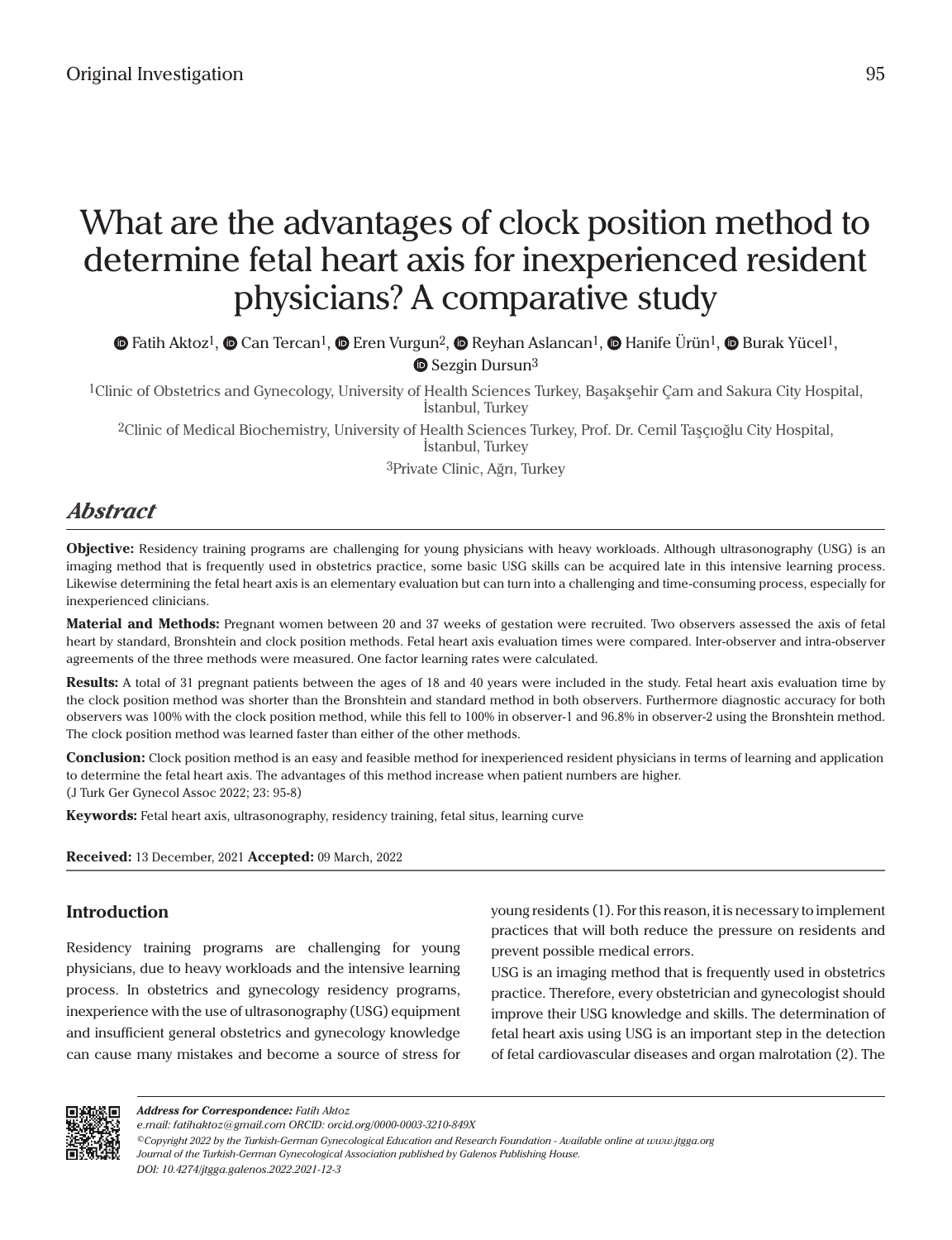situs of the fetus, extension of the fetal spine, and location of organs, such as the stomach, are necessary for the detection of the fetal heart axis. However, this algorithmic approach can turn into a challenging and time-consuming process, especially for inexperienced clinicians. In addition, it may be more difficult to determine the axis of the fetal heart in cases where other organs are located in different locations (3). In situs inversus

cases, for example, diagnosis can be easily missed.

Although basic evaluation of the fetal heart is essential, in most cases it cannot be done properly until the end of the residency program. The fact that fetal heart assessment is relatively difficult is one of the main reasons for this situation, but it is also possible because some basic USG skills can be acquired late in training (4). Likewise, determining the fetal heart axis is also an elementary but time-consuming assessment to be made at the beginning.

There are two known methods to distinguish the fetal heart axis. The standard method is the imagination of fetal heart location after the determination of fetal situs. Another method, described by Bronshtein et al. (5), is based on the clinician's use of his forearm and hand to simulate the fetal situs and then the fetal heart axis. In 2018, Dursun and Aktoz (6) described a new technique to determine fetal heart axis, the clock position method. Since then, the clock position method has been frequently used in our clinic and is preferred, particularly by residents who are new to the program.

The aim of this study was to compare the clock position method with the standard method and the Bronshtein method in terms of ease of learning and application.

# **Material and Methods**

This prospective study was performed in a single clinic, between September and October 2021, and approved by the University of Health Sciences Turkey, Başakşehir Çam and Sakura City Hospital Local Ethical Committee (approval number: 78, date: 28.04.2021).

Pregnant women, between 20 and 37 weeks of gestation, were included in the study. The demographic information of the patients (age, gestation week, gravidity, parity) who met the inclusion criteria were recorded. Then, the patients were evaluated by transabdominal USG by two residents who had just started the training program and were not trained in fetal heart evaluation. All patients were evaluated by two observers at different times in different rooms. Informed consent was obtained from all participants.

The axis of fetal heart was determined by using three methods, the standard method, the Bronshtein method and the clock position method. Each method was explained to the residents by a senior obstetrician who also recorded evaluation data. Methods were named as the first, second and third method.

The order of application of the methods was randomized using a random sequence generator. In order to avoid bias, the residents were not told that one of the methods was first described by the authors (6). Moreover, the authors were not present in the examination room during evaluation.

The first method was distinguishing the fetal heart axis after fetal situs determination, the second method was the technique defined by Bronshtein et al. (5), and the third method was the clock position method (6).

In the Bronshtein method, the clinician is oriented to the fetus using his hand and forearm. The right hand is used for transabdominal evaluation and the left hand is used for transvaginal evaluation. The dorsal side of the forearm represents the fetal back, while the thumb points towards the fetal heart.

In the clock position method, the ultrasonographic transverse plane of the fetus is considered like a clock dial with the fetal vertebrae at 12 o'clock. In the vertex presentation, fetal heart axis is at 5 o'clock. In the breech presentation, fetal heart axis is at 7 o'clock. If the fetus is in transverse situs, the closest part of the fetus to the maternal right side is accepted as the presenting part. Then, the ultrasound probe is rotated 90 degrees and scanned from the maternal right side to the left.

#### **Statistical analysis**

Age, gestation week, gravidity and parity are given as median and interquartile range  $(25<sup>th</sup>-75<sup>th</sup>$  percentile) while presentations were given as number (%) as demographic characteristics of cases. Fetal heart axis evaluation times (seconds) were compared by Friedman test and by Wilcoxon test post-hoc. Inter-observer and intra-observer agreements of the three methods were measured by Cohen's kappa test. One factor learning rates were calculated by Microsoft Excel 2016 (Microsoft Corporation, Redmond, WA, USA) as the reduction of evaluation time when accumulated evaluation is doubled (7). According to this formulation, a low rate was accepted as a better outcome. All statistical analysis were performed using SPSS, version 17.0 (SPSS Inc., Chicago, IL., USA) and a p value <0.05 was considered significant.

# **Results**

Demographic characteristics of the 31 pregnancies are given in Table 1. The most common fetal presentation was vertex  $(58.1\%)$  followed by breech  $(25.8\%)$  and transverse  $(16.1\%)$ . Overall fetal heart axis evaluation time via the clock position method was shorter than Bronshtein method and standard method for both observers  $(p<0.001$  and  $p=0.001$ ,  $p<0.001$ and p=0.004, respectively) (Table 2).

The clock position method diagnostic accuracy was 100% in both observers while for the Bronshtein method diagnostic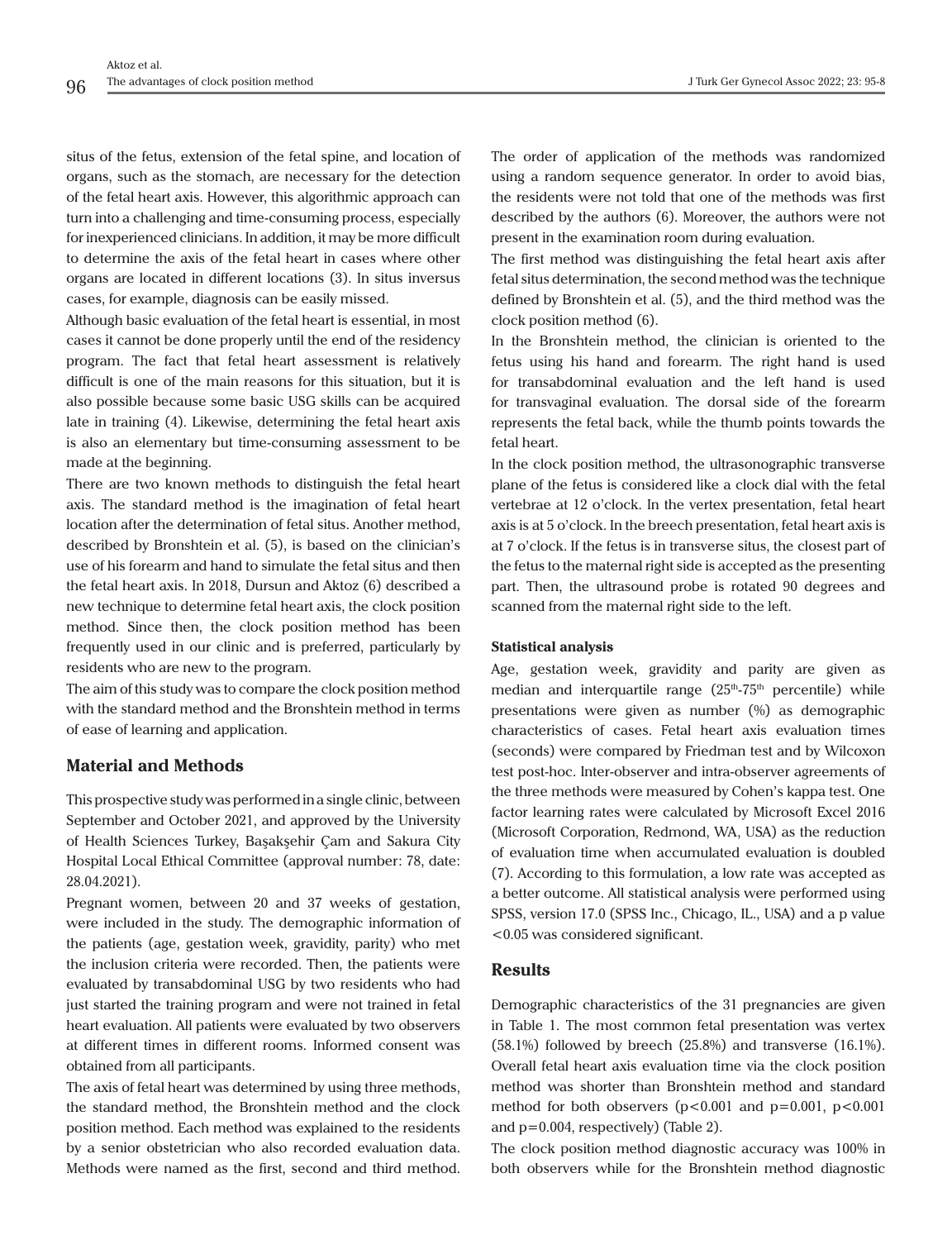accuracy was 100% in one and 96.8% in the other. Observer-2 was not able to determine one of the left fetal heart axis via Bronshtein method. There was no discordance between the three methods while Kappa coefficients were 1 for interobserver and intra-observer agreements.

The clock position method was also learned faster than the standard and Bronshtein methods. As the number of patients increased, the most successful method in terms of time-based effort was the clock position method with the lowest learning curve rate (95.0%, 97.6%, 88.0% for standard, Bronshtein and clock position methods, respectively) (Figure 1).

## **Discussion**

The clock position method was found to be faster to perform than either the standard method or the Bronshtein et al. (5) method to determine the axis of the fetal heart. This result shows that the clock position method may be advantageous for inexperienced clinicians because it saves time and is easy to apply. In addition, the clock position method was the easiest to learn compared to the other methods. Finally, the fetal heart axis was correctly determined in all patients, as with the

|  | Table 1. Demographic characteristics of cases |  |
|--|-----------------------------------------------|--|
|  |                                               |  |

| Age (years)                                                                                                        | $30(23-36)$       |  |  |  |
|--------------------------------------------------------------------------------------------------------------------|-------------------|--|--|--|
| Gestation (weeks)                                                                                                  | $30+0(26+2-33+6)$ |  |  |  |
| Gravidity                                                                                                          | $3(1-4)$          |  |  |  |
| Parity                                                                                                             | $0(0-3)$          |  |  |  |
| <b>Presentation</b>                                                                                                |                   |  |  |  |
| Vertex                                                                                                             | 18 (58.1%)        |  |  |  |
| <b>Breech</b>                                                                                                      | 8 (25.8%)         |  |  |  |
| Transverse                                                                                                         | $5(16.1\%)$       |  |  |  |
| Age, gestation week, gravidity and parity: Median $(25th-75th$ percentile)<br>Presentations: Number (percentage %) |                   |  |  |  |

method of determining fetal heart axis according to fetal situs (the standard method). In the Bronshtein method, however, one observer could not determine the fetal heart axis in one patient.

Although the Bronshtein method has some advantages for determination of fetal heart axis, it does not provide a faster evaluation than the standard method, based on the determination of fetal situs, as seen in this study. Also, if transvaginal evaluation is done, the fact that the clinician's hand to be used for simulation of fetal situs changes and this situation may lead to difficulties. An important advantage of the clock position method is that the practitioner does not have



**Figure 1. Learning rate curves of three methods** 

| Table 2. Comparison of fetal heart axis evaluation times of three methods |  |  |  |  |  |  |  |
|---------------------------------------------------------------------------|--|--|--|--|--|--|--|
|---------------------------------------------------------------------------|--|--|--|--|--|--|--|

| Time(s)            | <b>Standard method</b>                                                                             | <b>Bronshtein method</b> | <b>Clock position method</b> | p       |
|--------------------|----------------------------------------------------------------------------------------------------|--------------------------|------------------------------|---------|
| Observer 1         |                                                                                                    |                          |                              |         |
| Vertex $(n=18)$    | $16(12-40)$                                                                                        | $21(16-42)$              | $14.5(10-20)*$               | 0.001   |
| Breech $(n=8)$     | 36.5 (23-49.5)                                                                                     | 34.5 (19-77.5)           | $15(10-31)^{*}$              | 0.01    |
| Transverse $(n=5)$ | 66 (30.5-106.5)                                                                                    | 64 (34-97.5)             | $32(15-59.5)^{*}$            | 0.07    |
| Total $(n=31)$     | 23 (16-52)                                                                                         | $26(18-49)$              | $16(10-21)$ **               | < 0.001 |
| Observer 2         |                                                                                                    |                          |                              |         |
| Vertex $(n=18)$    | $20(14-35)$                                                                                        | $32(25-42)$              | $14(10-25.5)^{*}$            | 0.001   |
| Breech $(n=8)$     | $33.5(12.5-53.5)$                                                                                  | $41.5(23-74.5)$          | $16(11-25)$ <sup>#</sup>     | 0.028   |
| Transverse $(n=5)$ | 51 (19.5-63)                                                                                       | 45 (40.5-94.5)           | $34(15-43.5)^{*}$            | 0.041   |
| Total $(n=31)$     | $21(14-46)$                                                                                        | $40(27-47)$ *            | $15(10-27)$ **               | < 0.001 |
| Overall $(n=62)$   | $23(15-47)$                                                                                        | $35.5(19-47.5)^*$        | $15.5(10-25.5)$ **           | < 0.001 |
|                    | : $p < 0.05$ when compared with standard method, $\#p < 0.05$ when compared with Bronshtein method |                          |                              |         |